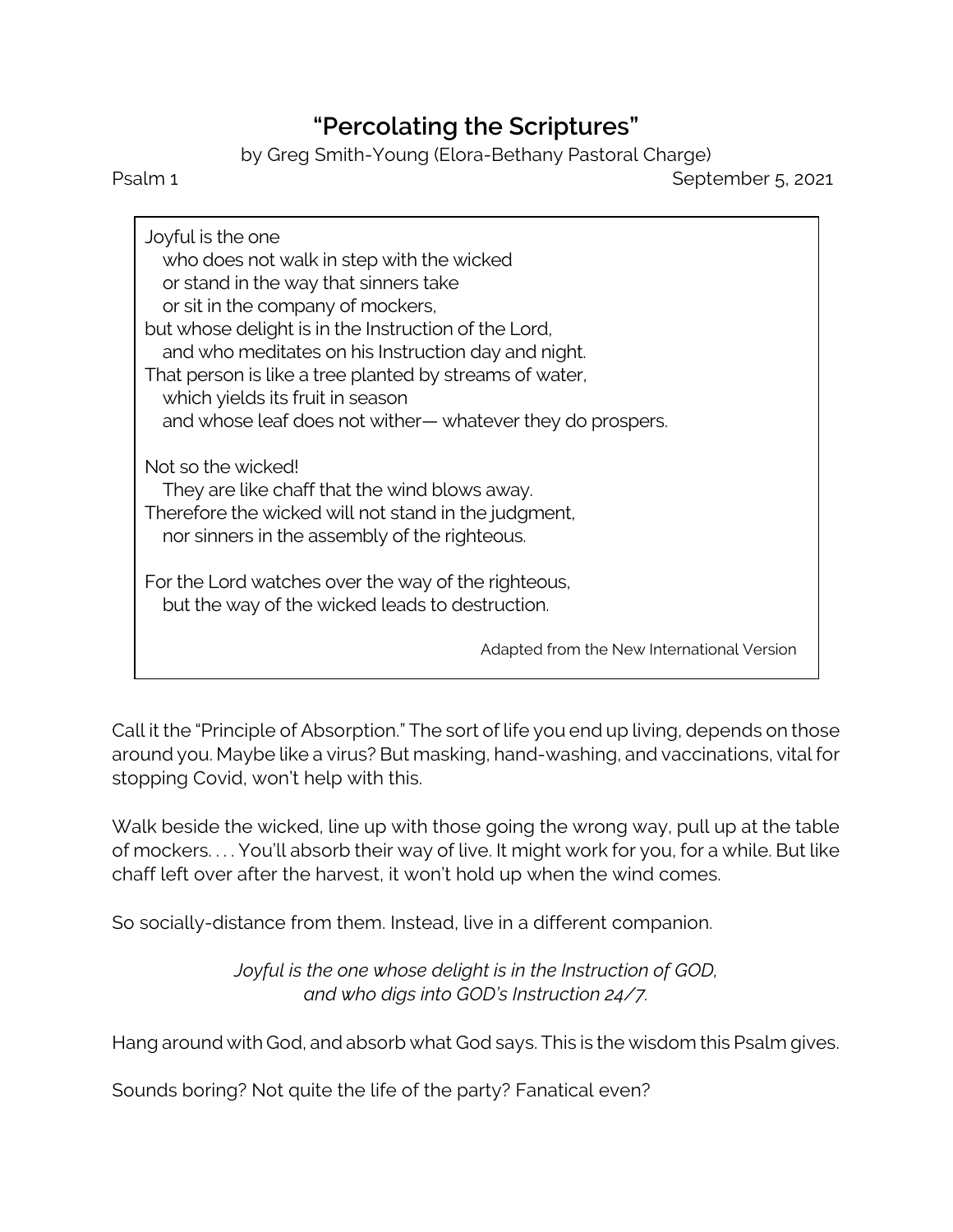But Jesus! He feasted on God's word, and sunk himself into the scriptures. But more than the life of the party, Jesus is Life itself! Fanatical, yes he is . . . about love. The most un-religious were drawn to him. So maybe there is something to this.

II

The Psalm says that if you live like this—absorbing God's Word and Way—you're like a tree planted by streams of water. You fill with leaves and bear fruit. Not like chaff tossed on the wind, you are deeply rooted, sturdy against the storm.

To get into the tree, the water from the living streams nearby percolates. It moves through the tiny particles that make up the soil. If the particles are too large, stony, the water percolates too quickly. The soil won't hold it long enough for the tree to absorb. The percolation cannot be rushed.

You know what else percolates. Coffee!

Pour hot water through the grounds. It absorbs oils that's been released from the beans by the roasting and grinding. Do it right and, to my taste, it's delightful. But if the beans are too coarse, the water percolates too quickly, and absorbs nothing. So not too fast. Just right.

III

Back to the Psalm. We're like the tree, absorbing the life-giving water of God's Instruction, God's Word, the Way for Life.

The Hebrew word is *Torah. Torah* is God's Instruction for God's People.<sup>1</sup>

For us following of Jesus, his *Torah* includes all the Scriptures he knew—the Jewish Bible, for us the Older or First Testament— as well as what he taught and did (the Gospels), and the wisdom and practices of his first disciples (the rest of our New Testament). Jesus' *Torah* is written in our Bible.

So, let me do a riff on Psalm 1:

*You are living a good life when you delight in the Torah of Jesus, and are absorbing it all the time. You are like a tree growing by a stream, bearing fruit in your life,*

<sup>1</sup> <https://en.wikipedia.org/wiki/Torah>. It can also refer to the entirety of Jewish teaching, culture and practice derived from the Scriptures and rabbinical teachings.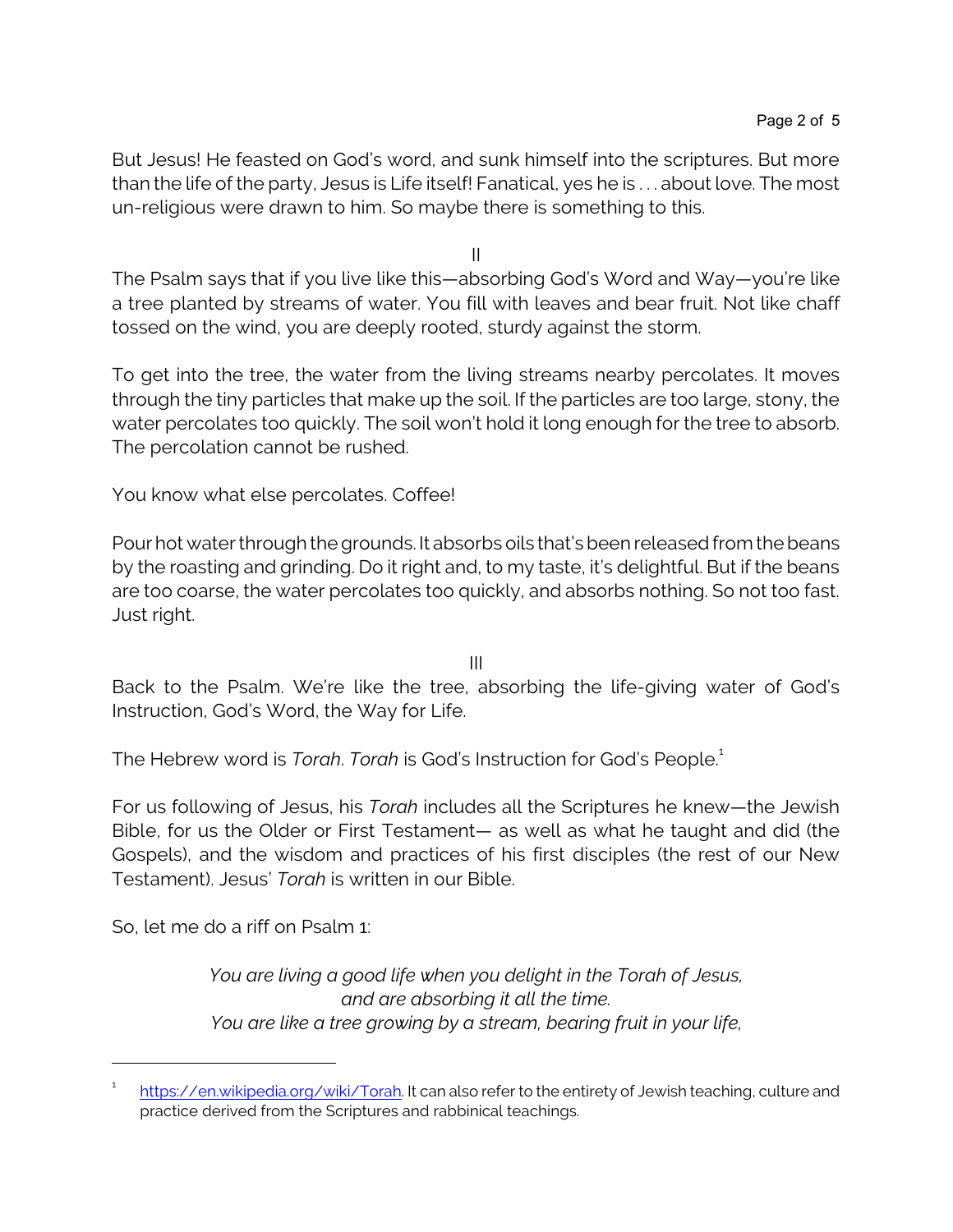## *as you absorb the Scriptures, as God's Word percolates through you, not too fast, just right.*

IV

Normally in our worship times, we have a Bible reading or maybe two. Like today, Psalm 1. Then I guide us through thinking about it and, I hope, we hear what God is saying to us. Then the next week, we have a different text to hear and absorb.

What if it percolates by, too quickly for us to absorb?

This Fall, we're going to try something. Slow it down. Like water percolating through good soil or ground coffee, we're going to let a Bible passage seep through us. Not for one Sunday only, but over 3 weeks.

The 1<sup>st</sup> week, we'll **LISTEN**. We'll hear the passage a few times. Maybe in different translations. Maybe with some guiding questions and prompts to help us listen. Maybe with images to look at. I might share some background info that will help us get into the text, but not too much. We'll have silence, time for reflecting and absorbing. We'll let it percolate, and start tasting what God has for us.

Week 2. We've had 7 days for the story seep into us. Now we'll do some **LEARNING**. I'll give a more typical reflection on the same passage. I'll pass on insights wise people have had about it, maybe even some of my own. Not to tie it all up in a finished package, but to let it percolate more in the days to come.

The 3<sup>rd</sup> Sunday is about **RESPONDING**. That's you: your responses, your reflections. During this percolation, what has the story been doing in you? Better, what has God been doing in you?

I got this percolation idea from a colleague. John Wray serves a congregation in Nova Scotia. They've been trying this approach for a while. Folks there have responded with things like: sharing a song that connects, or a piece of art, or telling their own stories that the passage has brought out of them, or things God has been doing in their lives. Some have shared their creativity: art, poetry, music, whatever. Whatever God's Word has been percolating into them.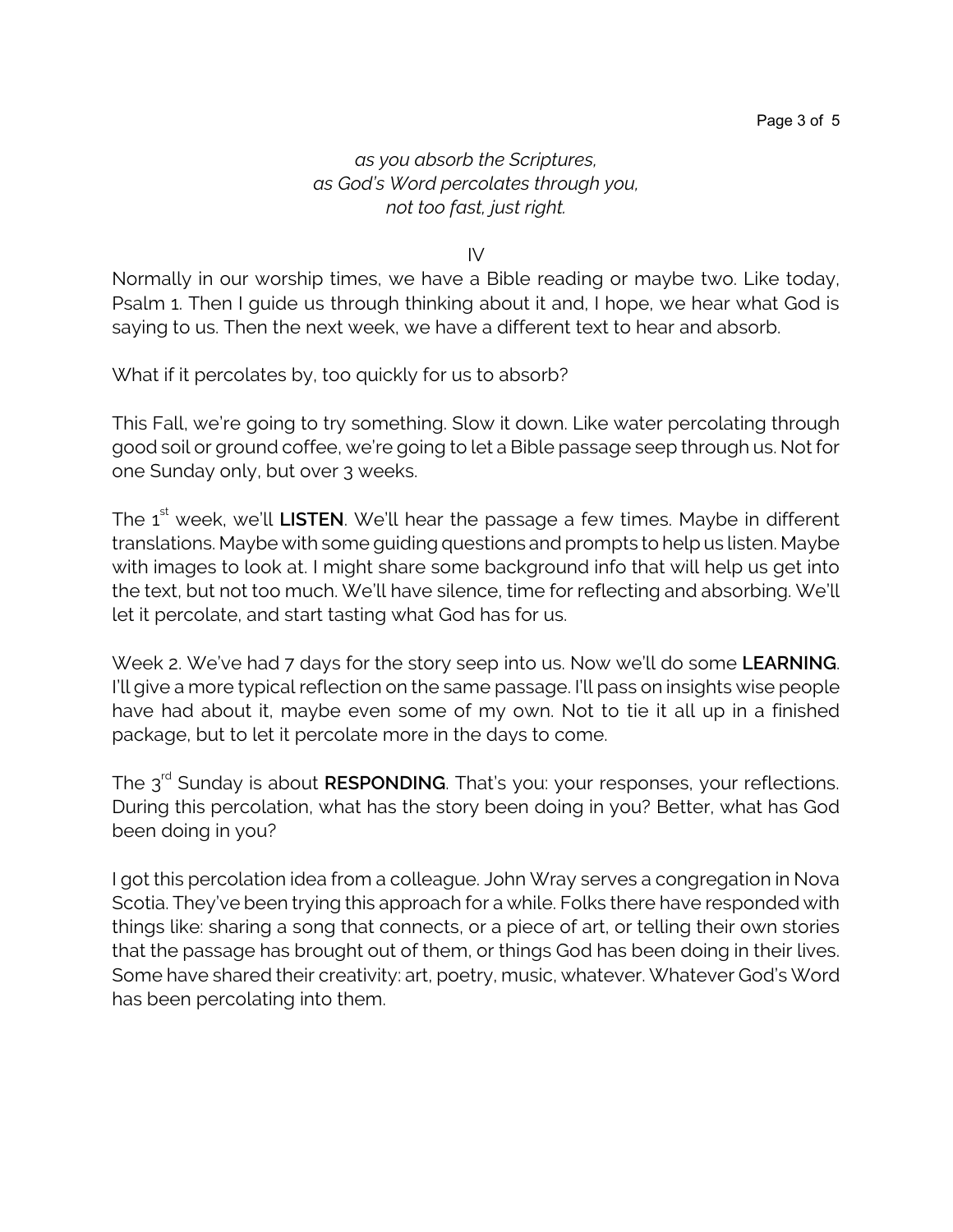I'll be asking you to pass on your "RESPONDINGs" to me before that Sunday. I'll be like a curator, gathering them together to share with us all.

V

Here, then, is a bit of a preview of our worship this Fall. All these services will be online and, when we can and hopefully very soon, in-person in both our Elora UC and Bethany UC sanctuaries. You'll be able to take part however works best for you.

For the next 3 weeks, we'll be LISTENING, LEARNING, and RESPONDING to a story from the prophet Ezra. I've never dug into Ezra before, so I'm curious. One particular episode in that book might resonate with our own experiences as we return to our church buildings.

The next cycle of LISTENING, LEARNING, and RESPONDING will start October 3. That's World Communion Sunday, and we'll need to figure out how in-person Communion might happen safely. The next Sunday is Thanksgiving, and the story for this 3-week cycle is about gratitude.

The next 2 Sundays will be different. October 24 we'll mark our congregations' anniversaries: Bethany's 178<sup>th</sup> and Elora's 186<sup>th</sup>. October 31 is All Soul's Day, and we'll have our annual Memorial Sunday. I think it will be especially important this year, as we remember gratefully and with grief people who have died. Too often we haven't been able to grieve for them together. I hope we can do this, and bring some healing.

Then one more LISTENING, LEARNING, and RESPONDING cycle in November. Then, the Advent season . . . which I don't want to think about yet!

Of course, these are just plans. You know what we've been learning about plans!

VI Let me finish by bringing us back to this  $1^\text{st}$  Psalm.

It urges you to live a life open to your Source, our Creator. You are truly alive, you are fruitful, you are rooted and nourished, not based on the circumstances around you, but by God who made you, saves you, leads you, and loves you.

If you are attuned to God's Way, if you are absorbing the Torah of Jesus, then as the Holy Spirit percolates Jesus through you, you flourish with life.

And how joyful it is, when we can do this together . . . physically-distanced maybe, but